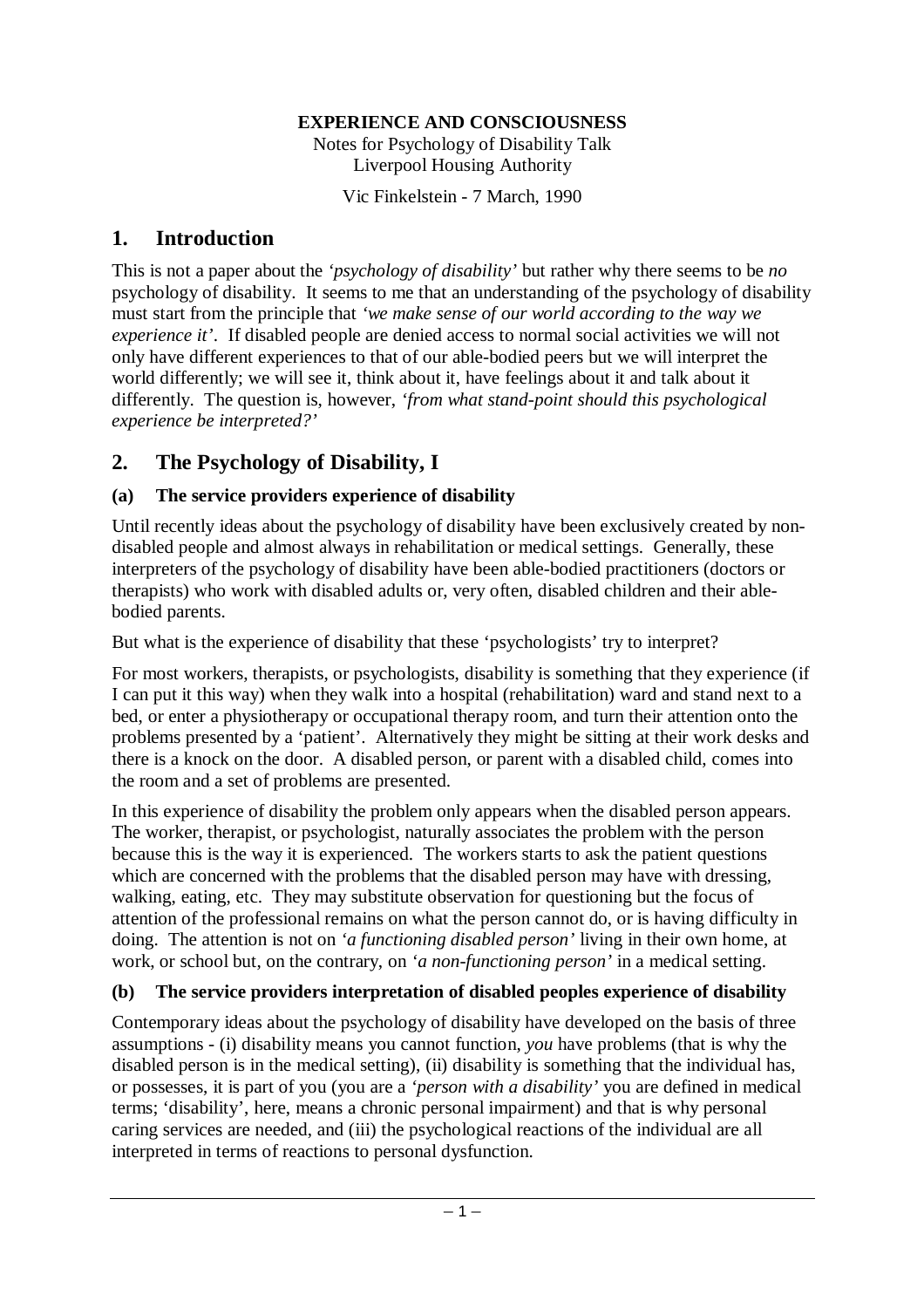#### **(c) The psychology of disability is the psychology of how service providers react to physical impairment**

Since disability is experienced by the worker fundamentally as a negative personal attribute of a patient, or someone in need of *help* (remember *that* is why practitioners are employed by the health or welfare services) any construction of a *'psychology of disability'* in this situation is in fact not a *'psychology of disability'* but a *'psychopathology of disability'*. Current ideas about the psychology of disability are constructs which arise out of the relationship between a worker concerned with alleviating problems suffered by a patient and the inability of the patient to solve these problems unaided (for example, physiotherapists who only see physically 'deformed' children needing treatment can start to believe that all disabled children need treatment).

Under these circumstances psychological reactions of disabled people are interpreted as reactions to basic pathology. Hence the mythology that spinal injured patients have to go through a mourning process before they can adjust to disability (this view has been thoroughly demolished by Dr Mike Oliver). Similar professional experiences or observations in rehabilitation settings with disabled patients can lead practitioners to interpret most behavior of disabled people in terms of compensation for disability (e.g. Goffman's theory of stigma). Failure to get patients to see their problems in the pre-defined ways of the professional (i.e. in rehabilitation programmes) is often interpreted as failure in the disabled individual (e.g. as lacking in motivation).

The key issue in understanding why experts muddle the psychopathology of disability with a psychology of disability seems to do with a fundamental confusion about the meaning of *'disability'*.

## **3. Disability as a relationship**

### **(a) The functioning disabled person**

Instead of looking at a psychology of disability constructed out of pathological experiences from the sick bay, or rehabilitation unit, let us start with the functioning disabled adult.

Video Cartoon 1 – *Saturday Night Out* (3½ minutes) \*

If we ask what sense can the disabled people make of their experiences (in the cartoon) then two components seem to emerge:

### **(b) Making sense of the physical environment**

The physical environment has been constructed out of the experiences, and resultant expectations, of young ambulant males (e.g. not disabled people, women with shopping bags, babies in pushchairs, or older people). The physical environment presents a number of barriers and, to these groups, it is disabling.

### **(c) Making sense of the social environment**

The social customs or social norms are derived from able-bodied life styles. Once disabled people have been excluded from the physical environment then it is easy, and logical, for norms to become standard in the public arena, employment, education, housing, transport, etc., which assume the non-participation of disabled people. And once these norms are

<sup>\*</sup> Video extracts from the Open University training pack K665x 'Disability: changing practice'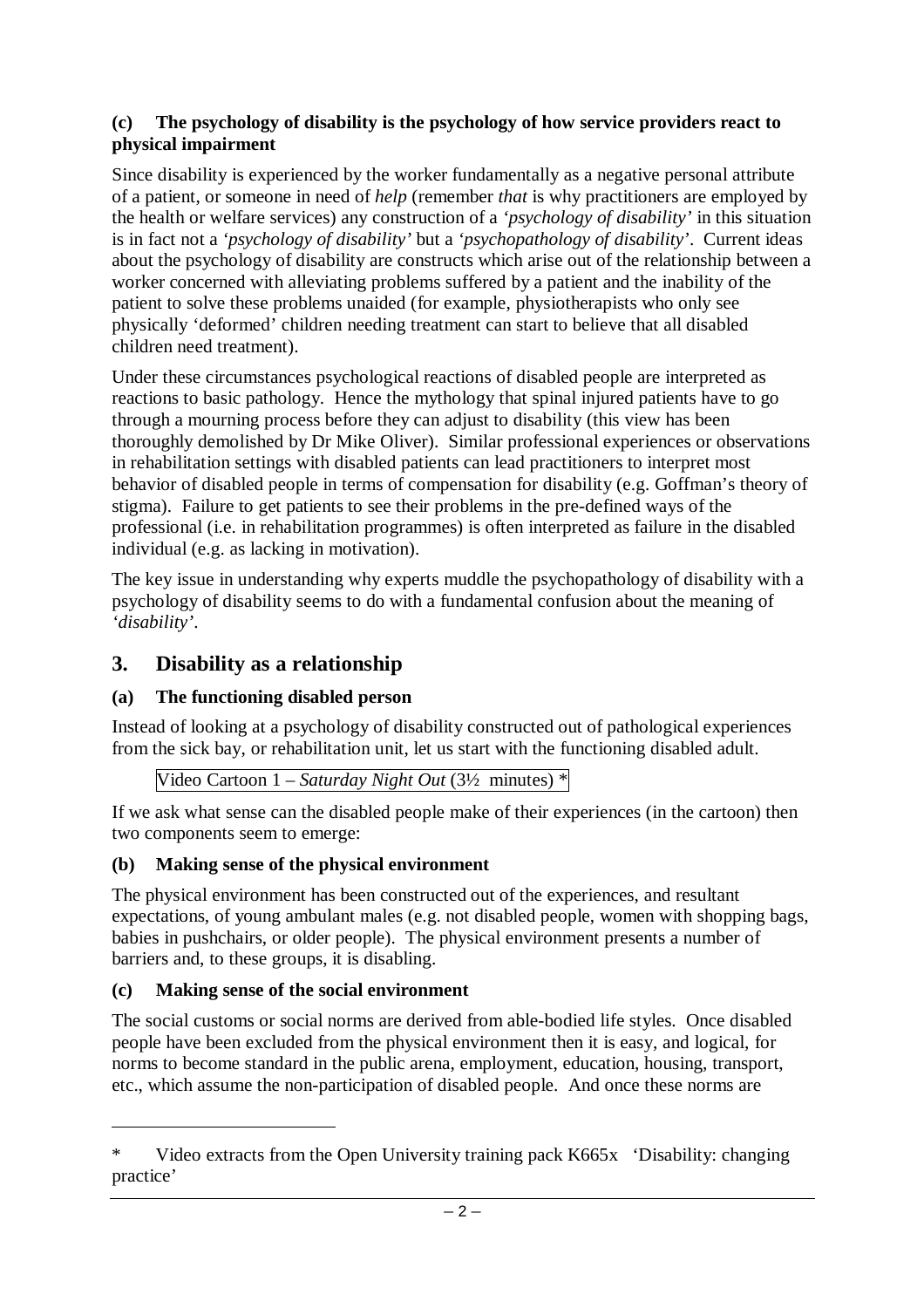accepted as standards in the social environment (e.g. building bye-laws, fire regulations) then disabled people will be excluded by these standards from the physical environment. The social environment presents a number of barriers and, for certain groups, it is disabling.

Disability, then, is the product of social and physical barriers excluding people who have some form of physical or mental impairment from functioning in society. It is under these circumstances that disabled people begin to be treated as special cases, as sets of problems to be assessed and prescriptive solutions to be offered. Classically, this involves assessing the individual and trying to fit that individual into the able-bodied social and physical world with the assistance of *'care'* from the professional personal services (health and welfare).

Video Cartoon 2 – *Who Chooses?* (4 minutes) \*

But where did these standards come from?

### **(d) The industrial revolution creating disability**

If we accept that a psychology of a group emerges when people in that group make sense of their experiences then we need to ask how pathological experiences became the *'norm'* for disabled people. In my view the current meaning of disability has its origins in the development of the industrial revolution which eventual swept all previous social relations aside by bringing large scale manufacture and the market into total dominance over our lives.

It is well to remember that disabled people have not always been isolated from their communities (e.g. contemporary literature provides ample evidence of disabled people in their communities as beggars, vagabonds, etc. This can, of course, still be seen in the third world). In these circumstances, although living standards were often appalling for most disabled people disabled people were, nevertheless, part of the community.

The introduction of machinery, on a large scale, however, meant designing the means of production for an abstract human worker (i.e. for normal people - the hands). Since disabled people deviate from this 'norm' they were progressively sifted out of mainstream life and their communities. Ultimately they were put into care when there was a need to remove beggars off the streets.

It is only when this process had been completed in the twentieth century that a psychology of disability began to be developed. In other words, the psychological theories that are presented to us now are built upon the 'precondition' of segregation.

# **4. The psychology of disability, II**

If the theory that disability was created by the industrial revolution, and the view that the current psychology of disability is based upon existing conditions of segregation, is correct then, we must ask, what has changed to make us question these established ideas about the psychology of disability (such as the need to help disabled people adjust and compensate for disability)?

To me, it seems that, like the industrial revolution, a new electronic revolution is taking place and this is opening up the productive processes to participation by non-standard people (i.e. new technology is making all work potentially accessible to disabled people).

However, the latest Office of Population Census and Statistics surveys shows that, whatever the potential for disabled people to fully participate in society, disabled people have only achieved very poor rates in employment (attainment of suitable housing, schooling, etc). This, perhaps, suggests that we are in a transitional stage in the development of a new social status for disabled people. In these conditions we can expect traditional ideas about the